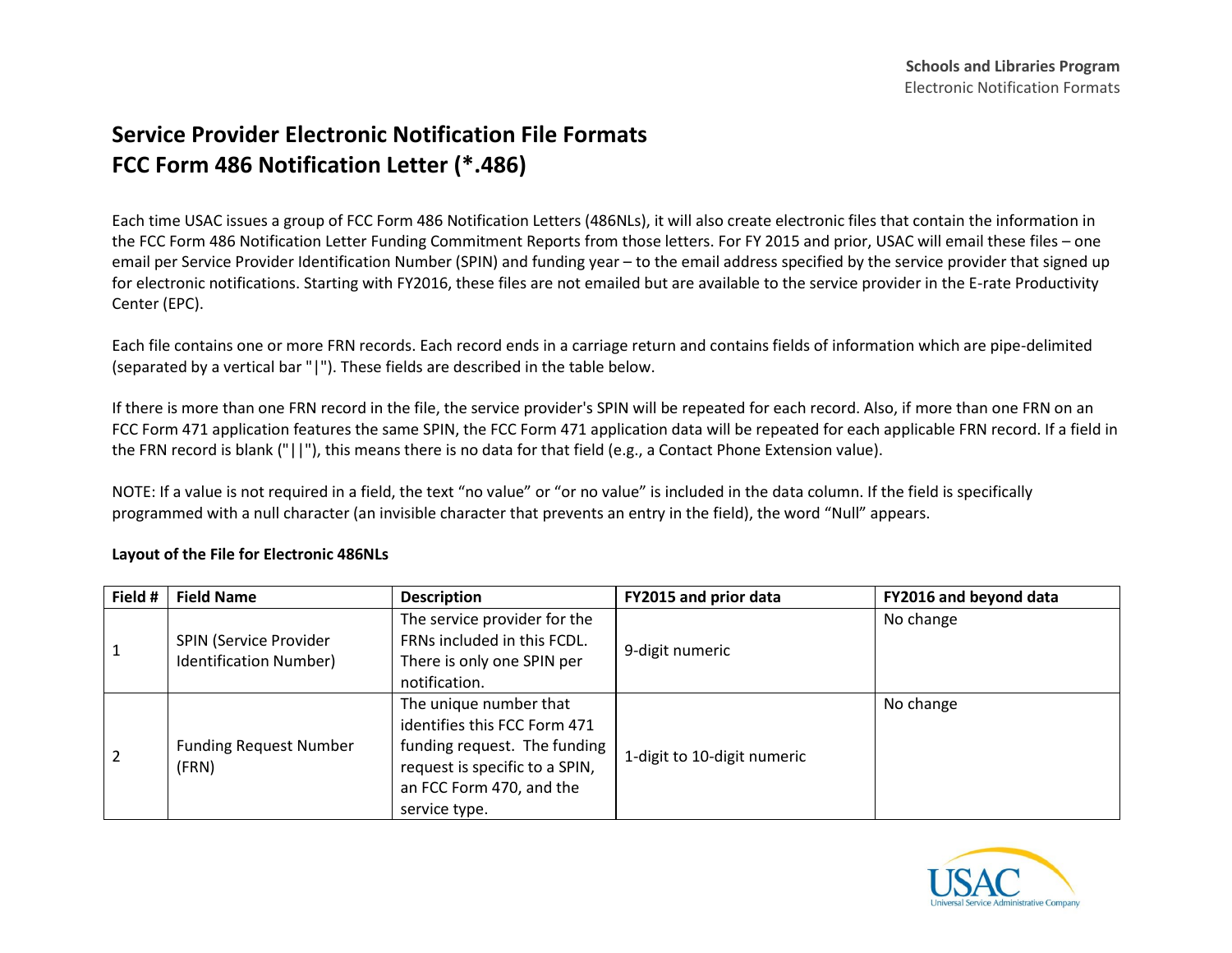| Field # | <b>Field Name</b>                                                        | <b>Description</b>                                                                                                                                         | FY2015 and prior data                                                                              | FY2016 and beyond data                                                                                                                                                                                                                       |
|---------|--------------------------------------------------------------------------|------------------------------------------------------------------------------------------------------------------------------------------------------------|----------------------------------------------------------------------------------------------------|----------------------------------------------------------------------------------------------------------------------------------------------------------------------------------------------------------------------------------------------|
| 3       | 471 Application Number<br>(based on Funding Request<br>Number)           | The unique number that<br>identifies the FCC Form 471<br>application that contains this<br>FRN.                                                            | 1-digit to 10-digit numeric                                                                        | 10-digit numeric. First two digits<br>identify the funding year, third<br>digit will always be "1" to<br>indicate that this is a 471. The<br>rest of the numbers are<br>sequential.                                                          |
| 4       | 470 Application Number                                                   | The FCC Form 470 cited on<br>this FRN. NOTE: For FY2015<br>only, if this field has no value,<br>the entire FRN record will not<br>be included in the file. | 15-digit numeric                                                                                   | 15-digit numeric (citing FY2015<br>or prior year FCC Form 470);<br>9-digit numeric (citing FY2016<br>and forward FCC Form 470).<br>First two digits identify the<br>funding year, the rest of the<br>numbers are sequential.<br>Or no value. |
| 5       | Applicant name (of school,<br>school district, library or<br>consortium) | The name of the applicant on<br>the FCC Form 471.                                                                                                          | Alphanumeric                                                                                       | No change                                                                                                                                                                                                                                    |
| 6       | Contact name                                                             | The name of the contact<br>person on the FCC Form 471.                                                                                                     | Alphanumeric                                                                                       | No change                                                                                                                                                                                                                                    |
| 7       | Contact preferred mode                                                   | For funding years before<br>FY2015, the contact person<br>could specify how he or she<br>wanted to be contacted by<br>USAC.                                | <b>MAIL</b><br><b>PHONE</b><br><b>FAX</b><br><b>EMAIL</b><br>Or no value.<br>EMAIL only for FY2015 | <b>EMAIL</b>                                                                                                                                                                                                                                 |
| 8       | Contact street address                                                   | The street address of the<br>contact person.                                                                                                               | Alphanumeric<br>Or no value.                                                                       | No change                                                                                                                                                                                                                                    |
| 9       | Contact city name                                                        | The city of the contact<br>person.                                                                                                                         | Alphanumeric<br>Or no value.                                                                       | No change                                                                                                                                                                                                                                    |
| 10      | Contact state code                                                       | The state of the contact<br>person.                                                                                                                        | 2-character alphabetic<br>Or no value.                                                             | No change                                                                                                                                                                                                                                    |

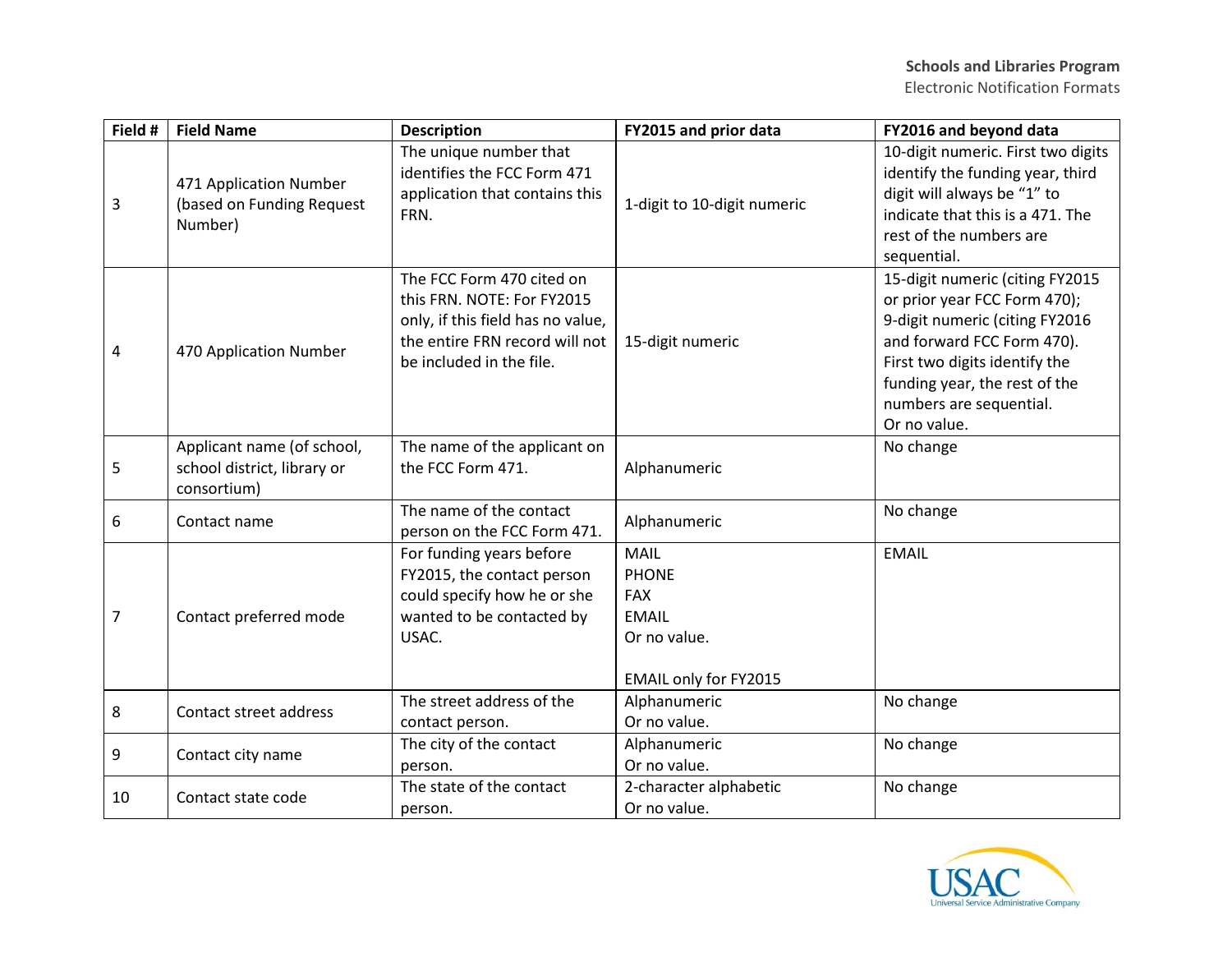| Field # | <b>Field Name</b>                       | <b>Description</b>                                                                                                                              | FY2015 and prior data                                                                                                                         | FY2016 and beyond data                            |
|---------|-----------------------------------------|-------------------------------------------------------------------------------------------------------------------------------------------------|-----------------------------------------------------------------------------------------------------------------------------------------------|---------------------------------------------------|
| 11      | Contact zip5 code                       | The 5-digit zip code of the                                                                                                                     | 5-digit numeric                                                                                                                               | No change                                         |
|         |                                         | contact person.                                                                                                                                 | Or no value.                                                                                                                                  |                                                   |
| 12      | Contact zip4 code                       | The 4-digit zip code extension                                                                                                                  | 4-digit numeric                                                                                                                               | No change                                         |
|         |                                         | of the contact person.                                                                                                                          | Or no value.                                                                                                                                  |                                                   |
| 13      | Contact fax area code                   | The area code of the fax<br>number of the contact<br>person.                                                                                    | 3-digit numeric<br>Or no value.                                                                                                               | No value (fax numbers are no<br>longer collected) |
|         |                                         | The 7-digit fax number of the                                                                                                                   | 7-digit numeric                                                                                                                               | No value (fax numbers are no                      |
| 14      | Contact fax number                      | contact person.                                                                                                                                 | Or no value.                                                                                                                                  | longer collected)                                 |
| 15      | Contact fax extension                   | The extension of the fax<br>number of the contact<br>person.                                                                                    | Numeric<br>Or no value.                                                                                                                       | No value (fax numbers are no<br>longer collected) |
| 16      | Contact phone area code                 | The area code of the phone<br>number of the contact<br>person.                                                                                  | 3-digit numeric<br>Or no value.                                                                                                               | No change                                         |
| 17      | Contact phone number                    | The 7-digit phone number of<br>the contact person.                                                                                              | 7-digit numeric<br>Or no value.                                                                                                               | No change                                         |
| 18      | Contact phone extension                 | The extension of the phone<br>number of the contact<br>person.                                                                                  | Numeric<br>Or no value.                                                                                                                       | No change                                         |
| 19      | Contact e-mail address                  | The email address of the<br>contact person.                                                                                                     | Alphanumeric<br>N/A<br>Or no value.                                                                                                           | Alphanumeric                                      |
| 20      | FRN Funding Commitment<br><b>Status</b> | The commitment status of<br>the FRN. Note: For previous<br>funding years, entries in this<br>field may be either uppercase<br>or sentence case. | CANCELED<br>Funded<br><b>Partially Funded</b><br>Not Funded<br><b>PENDING</b><br>Unfunded - FCC Rules of Priority<br>UNFUNDED-FUNDS EXHAUSTED | <b>FUNDED</b><br><b>NOT FUNDED</b>                |
| 21      | <b>Contract Number</b>                  | For contracted services, the                                                                                                                    | Alphanumeric (or MTM or T or                                                                                                                  | No change                                         |

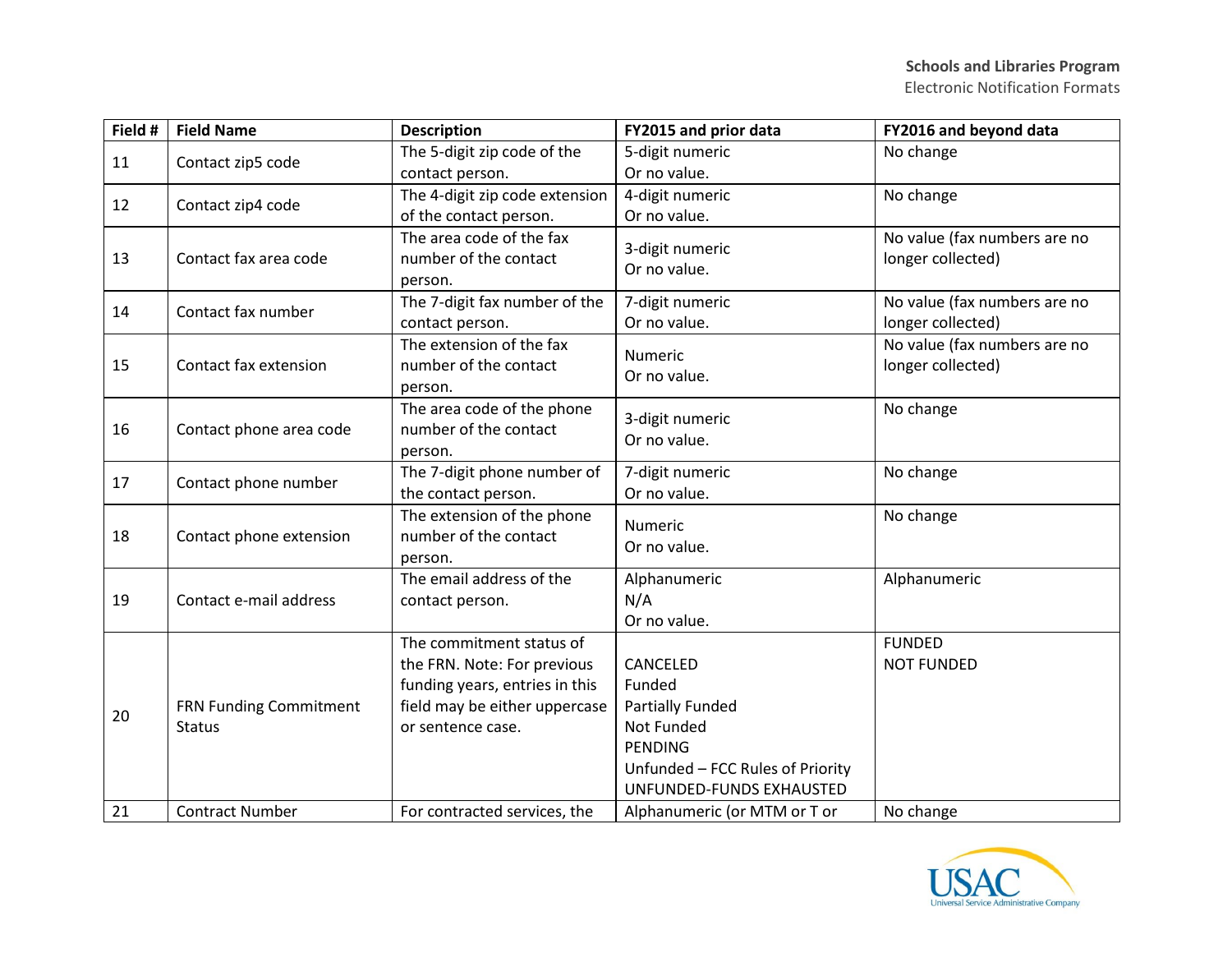Electronic Notification Formats

| Field # | <b>Field Name</b>                          | <b>Description</b>                                                                                                                                              | FY2015 and prior data                                                                                                                                                                                                                                                                                          | FY2016 and beyond data                                                                                                                                                                   |
|---------|--------------------------------------------|-----------------------------------------------------------------------------------------------------------------------------------------------------------------|----------------------------------------------------------------------------------------------------------------------------------------------------------------------------------------------------------------------------------------------------------------------------------------------------------------|------------------------------------------------------------------------------------------------------------------------------------------------------------------------------------------|
|         |                                            | identifying number of the<br>underlying contract.                                                                                                               | $N/A$ )<br>Or no value.                                                                                                                                                                                                                                                                                        |                                                                                                                                                                                          |
| 22      | Service Type                               | The heading in the Eligible<br>Services List that identifies<br>the general type of service<br>being requested.                                                 | Telecommunications Service;<br><b>Internal Connections;</b><br>Internet Access;<br><b>Dedicated Services;</b><br>Internal Connections (Shared);<br><b>Basic Maintenance of Internal</b><br>Connections;<br><b>Voice Services;</b><br><b>Internal Connections-Managed</b><br><b>Internal Broadband Services</b> | Voice;<br>Data Transmission and/or<br>Internet Access;<br><b>Basic Maintenance of Internal</b><br>Connections;<br>Internal Connections;<br>Managed Internal Broadband<br><b>Services</b> |
| 23      | Service Shared                             | For FY2015 and previous<br>funding years, this field<br>indicates whether the service<br>is shared by more than one<br>entity. Default is "Not<br>Shared."      | Shared<br><b>Not Shared</b>                                                                                                                                                                                                                                                                                    | No change                                                                                                                                                                                |
| 24      | <b>Billed Entity Number (BEN)</b>          | For FY2014 and previous<br>funding years, this field<br>shows the single recipient of<br>service or, if there are<br>multiple recipients, the<br>applicant BEN. | 1-digit to 10-digit numeric<br><b>FY2015: Null</b>                                                                                                                                                                                                                                                             | Null                                                                                                                                                                                     |
| 25      | <b>Entity Name</b>                         | For FY2014 and previous<br>funding years, this field can<br>show the name of the entity<br>from field #24.                                                      | Alphanumeric (if field #24<br>contains a value; represents name<br>of the entity)<br>Or no value.<br><b>FY2015: Null</b>                                                                                                                                                                                       | Null                                                                                                                                                                                     |
| 26      | <b>Service Actual Start Date</b><br>(SASD) | The date services actually<br>start, as reported on the FCC                                                                                                     | Date (MM/DD/YYYY format)<br>Or no value.                                                                                                                                                                                                                                                                       | No change                                                                                                                                                                                |

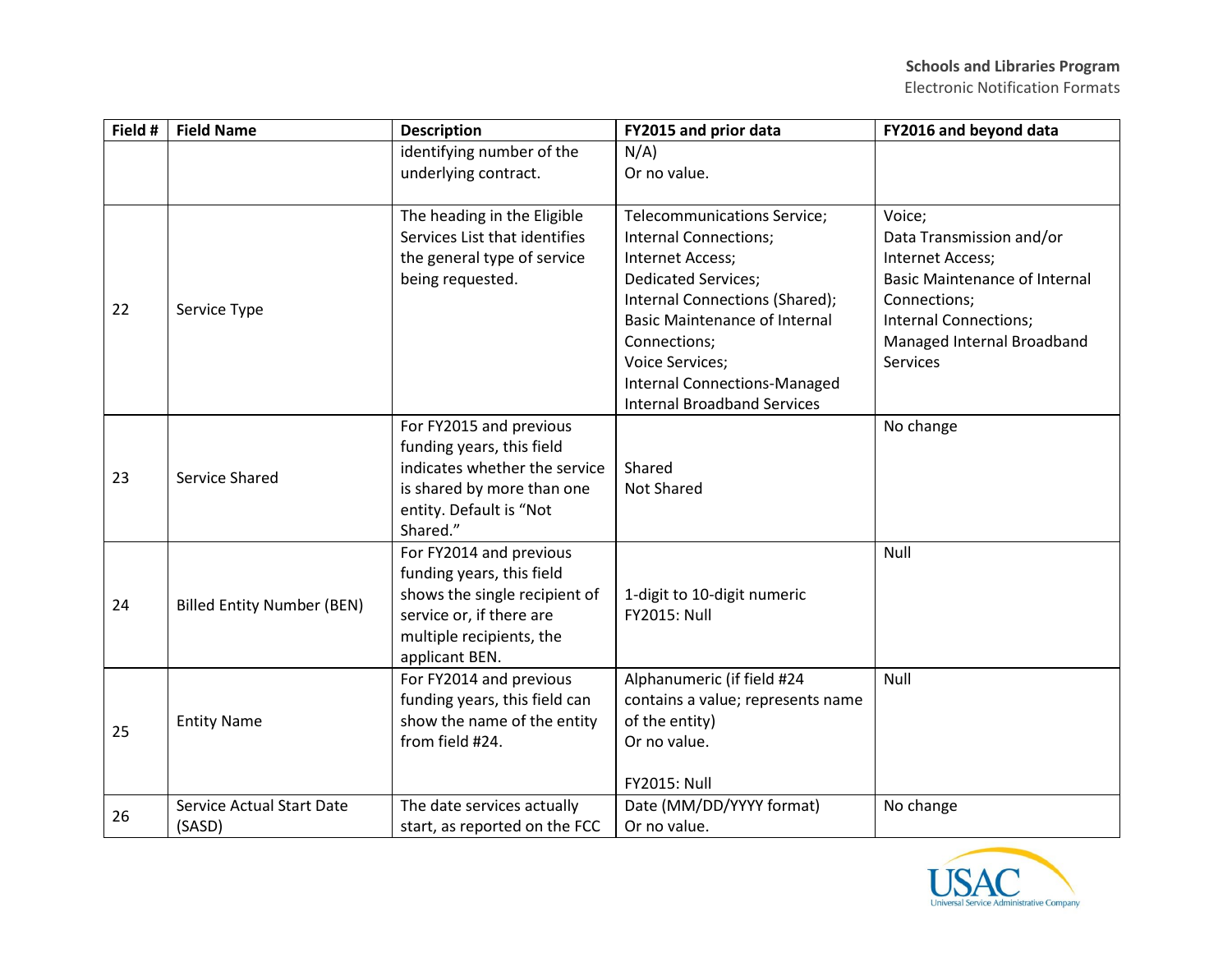| Field # | <b>Field Name</b>                              | <b>Description</b>                                                                                                         | FY2015 and prior data                    | FY2016 and beyond data                                                                                                         |
|---------|------------------------------------------------|----------------------------------------------------------------------------------------------------------------------------|------------------------------------------|--------------------------------------------------------------------------------------------------------------------------------|
|         |                                                | Form 486.                                                                                                                  |                                          |                                                                                                                                |
| 27      | <b>Contract Expiration Date</b><br>(CED)       | For contracted services, the<br>expiration date of the<br>contract.                                                        | Date (MM/DD/YYYY format)<br>Or no value. | No change                                                                                                                      |
| 28      | <b>Total Annual Pre-Discount</b><br>Cost       | This field indicates the total<br>pre-discount cost of the<br>services during the funding<br>year.                         | Numeric to two decimal places            | No change                                                                                                                      |
| 29      | <b>Discount Percentage</b><br>Approved by USAC | The discount level approved<br>by USAC for this applicant for<br>this FRN.                                                 | 2-digit numeric<br>Or no value.          | No change                                                                                                                      |
| 30      | <b>FRN Actual Committed</b><br>Amount          | The value in field #28<br>multiplied by the value in<br>field #29.                                                         | Numeric to two decimal places            | No change                                                                                                                      |
| 31      | Retro Payment Indicator                        | In FY1998 and FY1999, this<br>field indicates whether the<br>applicant will request<br>reimbursement for past<br>expenses. | Yes<br>No                                | <b>No</b>                                                                                                                      |
| 32      | FRN Cancel Indicator                           | This field indicates if the FRN<br>was canceled.                                                                           | Yes<br>No                                | <b>No</b><br><b>USAC will update the logic to</b><br>allow Yes or No to match the<br>appropriate field in the EPC<br>database. |
| 33      | <b>Report Date</b>                             | The date of the FCC Form<br>4876 Notification Letter.                                                                      | Date (MM/DD/YYYY format)                 | No change                                                                                                                      |
| 34      | <b>Billing Account Number</b>                  | The account number listed by<br>the applicant on the FCC<br>Form 471 for this FRN.                                         | Alphanumeric (maximum - 25)              | Alphanumeric (maximum - 225)                                                                                                   |
| 35      | <b>Fund Year</b>                               | The funding year is always<br>listed as the calendar year in                                                               | 4-digit numeric                          | No change                                                                                                                      |